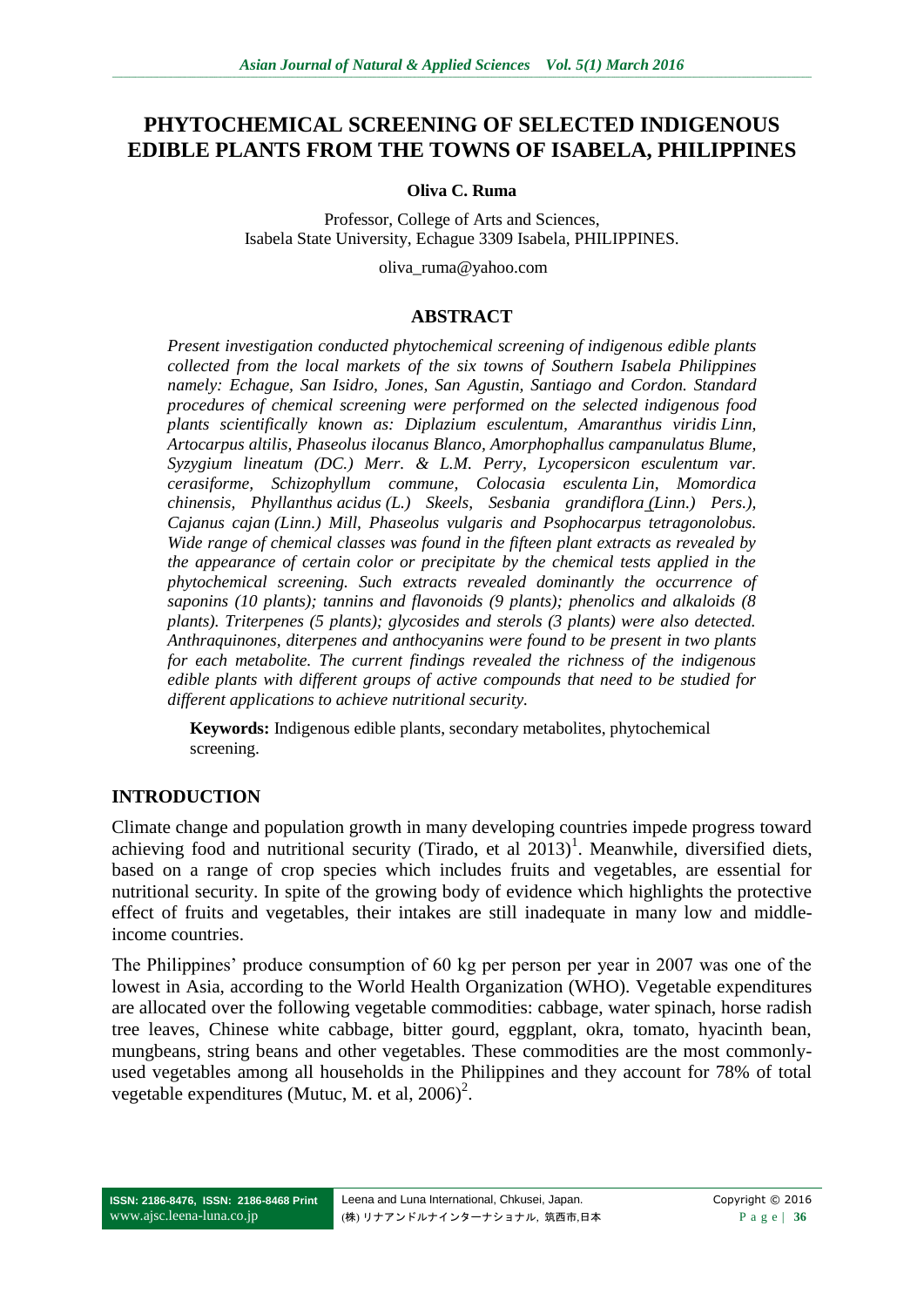A nutritious and varied diet is a critical means by which good health can be maintained. Thus, World Health Organization (WHO,  $2004$ )<sup>3</sup> recommends 400 grams per day or 146 kg per year of vegetables and fruits to help prevent various non-communicable diseases such as gastrointestinal cancer, heart disease and stroke. Consumption of less than 200 g of vegetables per person per day in many countries today is common and this low amount, often in conjunction with poverty and poor medical services, is associated with unacceptable levels of mortality and malnutrition in preschool children and other vulnerable groups (Hall et al,  $2009)^4$ .

An increase in the availability, affordability and consumption of nutrient-dense vegetables is one way malnutrition may be substantially reversed. Vegetables or food plants are an excellent source of vitamins and micronutrients; increasing consumption of these can help alleviate malnutrition from imbalanced diets wherever it occurs, in developing countries as well as in developed countries. The contribution of local plant foods in reducing health risks has always been recognized as part of the local knowledge which forms a greater part of the complex cultural system. Research has shown that many edible plants are rich in specific constituents, referred to as phytochemicals that may have health promoting effects

Food plants are high value cash crops that generate employment and income, and contribute to gender equity and better livelihoods. Many of these, including indigenous edible plants in particular – have high levels of micronutrients and could significantly contribute to nutritional security if eaten as part of the daily diet. Many of the plants adapt easily to degraded soils and to drought-prone, flooded, or saline land, and can be more resilient to extreme climatic events. Despite the perceived importance of the indigenous plants in combating malnutrition and poverty, and despite the wealth of traditional knowledge about these species, many are still poorly studied and understood by the community because their value is not appreciated, particularly in regions where the plants are not native.

Keeping this in view, selected indigenous edible plants found in the local market of Isabela Philippines were subjected to phytochemical screenings to gather relevant information regarding the chemical constituents that the edible plants contain to achieve a better understanding of the indigenous resources promoting both their sustainable utilization and their protection.

# **MATERIALS AND METHODS**

# **Sampling Area and Collection of Samples**

The samples were collected from the public markets of six (6) towns of District IV of the province of Isabela, Philippines. The sampling site is shown in Figure 1 encircled by the violet line. The towns include Echague, San Isidro, Santiago, Jones, San Agustin and Cordon. Samples were collected during the designated market days for the town.

Informal interview was used to collect information from the vendors about when, how and where they obtained the plants they sell in the market. Local names of the plants, edible parts, cooking and eating methods, knowledge of health effects, sources, seasonal availability and the approximate prices for retail at the market  $(Oselebe et al 2013)^5$  were also obtained. Whenever possible, elderly vendors were selected for the interview, the perceived efficacy of the remedies was mostly asked directly. Photographs and actual sample of the plants on sale were taken.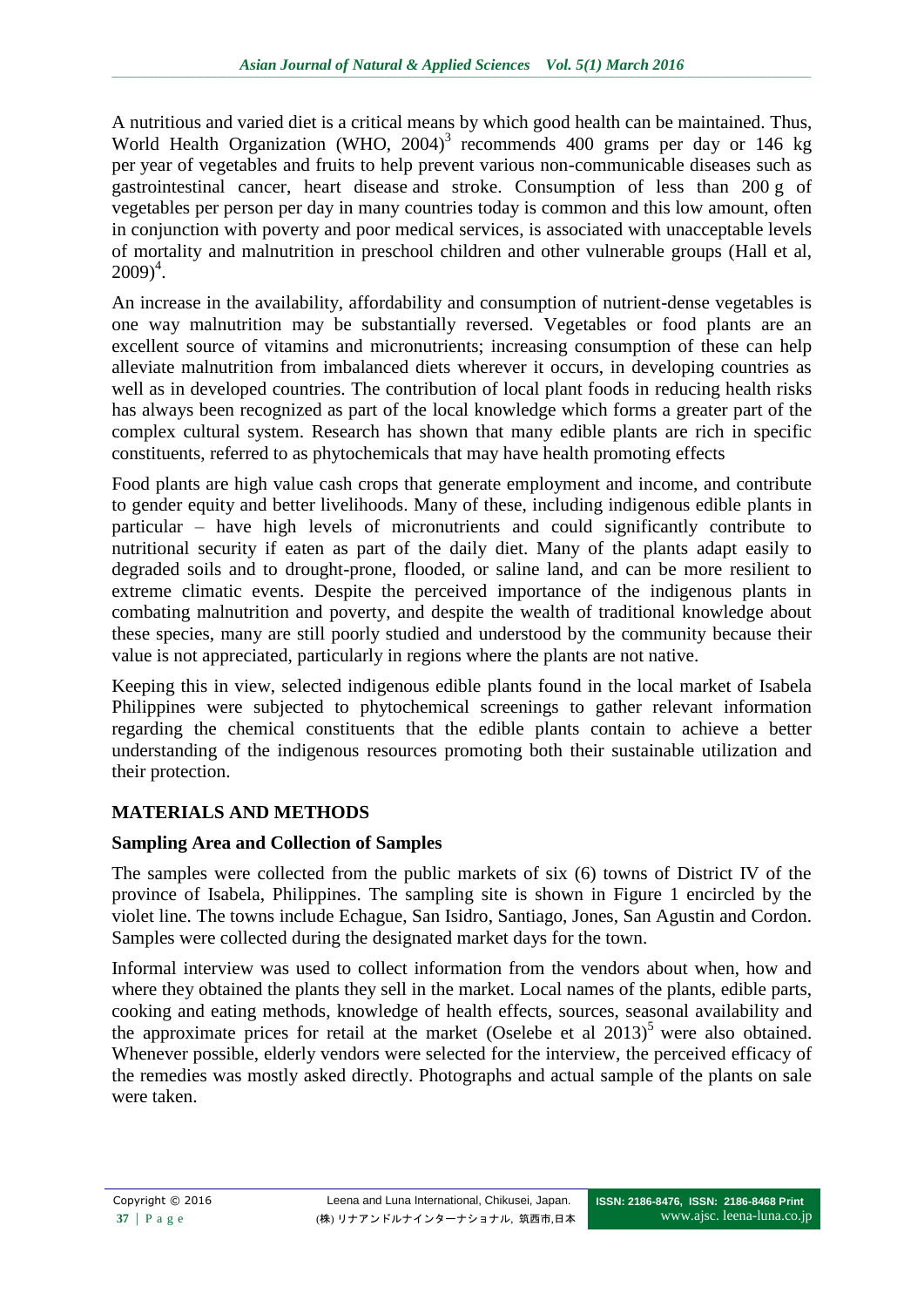

Figure 1. Map showing the sampling area

# **Plant Selection and Identification**

Identification of the plant samples used for analysis was done with the use of references such as Merrill  $(2013)^6$  Quisumbing  $(1978)^7$ , Rummel  $(2009)^8$ , Pelser  $(2011)^9$  and International Plant Name Index (IPNI)<sup>10</sup>. Plants included in the priority list of Department of Agriculture-Bureau of Agricultural Resources (DABAR) program were selected for analysis including other indigenous plants with ethnomedical information provided by the vendors specifically on the type of disease that the indigenous plants can heal.

# **Preparation of Plant Extracts**

The edible parts as described by the vendors were used in the analysis to mimic as closely as possible the traditional preparations (Fabricant and Farnsworth  $2001$ )<sup>11</sup>. The parts used for the analysis includes the young shoots for *Diplazium esculentum, and Amaranthus viridis* Linn; the pulp from immature fruits for *Artocarpus altilis*, the seeds of *Phaseolus ilocanus* Blanco, *Phaseolus vulgaris*; the ripe fruits of *Lycopersicon esculentum var. cerasiforme*, whole fruits of *Momordica chinensis* and *Psophocarpus tetragonolobus*; ripe fruits of *Phyllanthus acidus* (L.) Skeels, seeds of *Cajanus cajan* (Linn.) Mill, and ripe fruits of *Syzygium lineatum (DC.) Merr. & L.M. Perry*; stalks were used for *Amorphophallus campanulatus* Blume; whole plants for *Schizophyllum commune*; root runners for *Colocasia esculenta* Lin; and flowers for *Sesbania grandiflora* (Linn.) Pers.).

The edible parts were isolated from the whole plant, washed, cut and air dried in a room with circulating fan for continuous air flow. The dried samples were then ground finely and kept in air tight container for further processing. The processed samples were soaked separately in sufficient amount of 95% ethyl alcohol (Njume et al  $2011^{12}$ ; Masoko et al  $2010^{13}$ ) using a conical flask, then allowed to stand for three days at room temperature then filtered off . Extraction was repeated to completely extract the active constituents. The filtrates were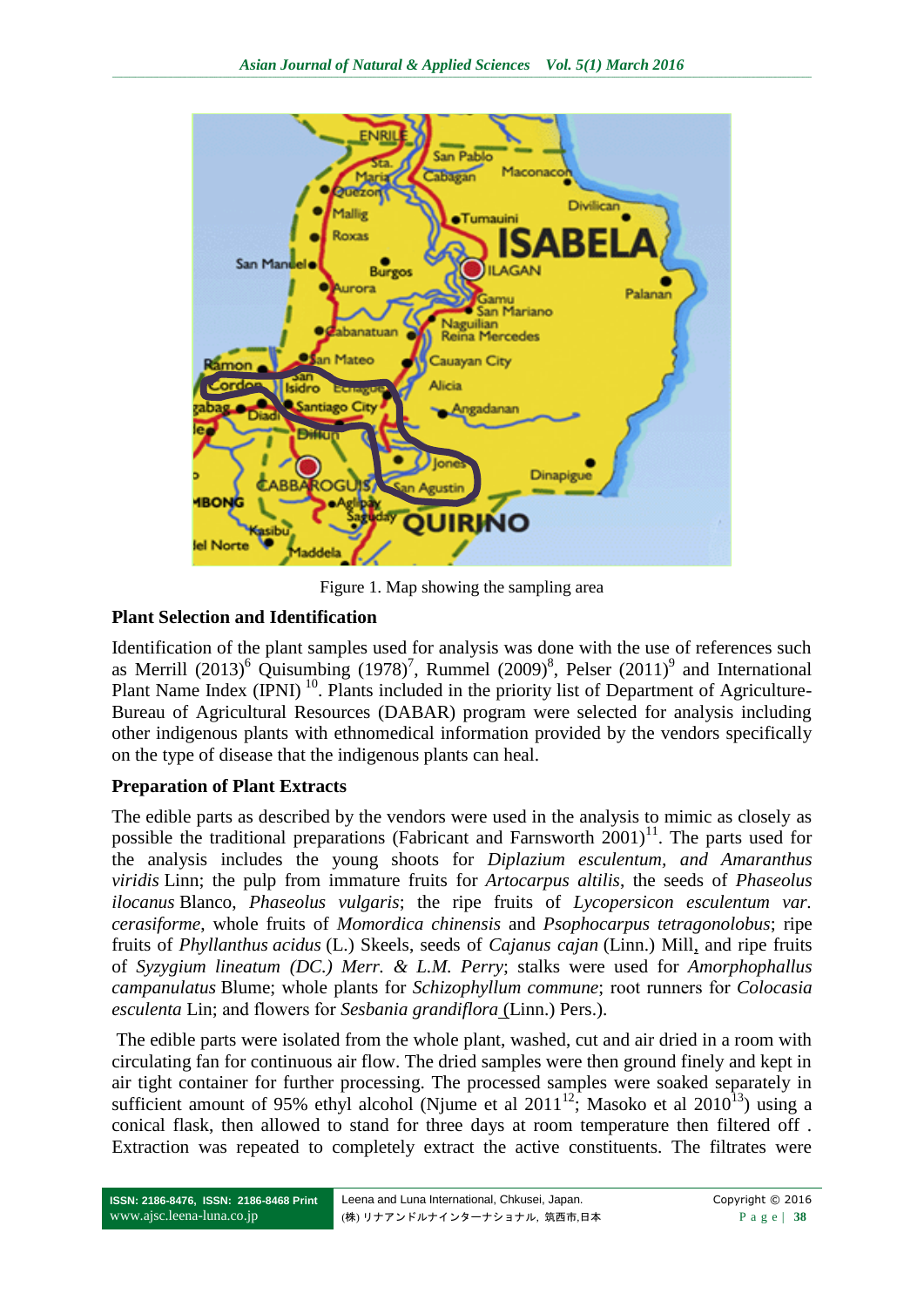concentrated using a rotary evaporator, at temperature between  $45^{\circ}$ C to  $50^{\circ}$ C. The crude extracts were then transferred into clean petri dishes and placed over a water bath at a temperature of  $40^{\circ}$ C to remove traces of solvent. The extracts obtained were kept aseptically in an airtight container to avoid loss of volatile principles until the extract's further use.

### **Phytochemical Screening**

Phytochemical screening was performed using standard procedures as described below.

1. *Screening for Alkaloids*. Meyer's reagent (potassium mercuric iodide) 1.36 gm of mercuric chloride was dissolved in 60 ml of distilled water and 5 gm of potassium iodide was dissolved in 10 ml of water. These two solutions were mixed and diluted to 100 ml with distilled water. To 1 ml of the extract, a few drops of reagent were added. Formation of white or pale precipitate showed the presence of alkaloids.

2. *Screening for Anthraquinones*. A 0.5 g of the extract was boiled with 10 ml of sulphuric acid  $(H_2SO_4)$  and filtered while hot. The filtrate was shaken with 5 ml of chloroform. The chloroform layer was pipette into another test tube and 1 ml of ml of dilute ammonia was added. The resulting solution was observed for color changes

3. *Screening for Flavonoids*. In a test tube containing 0.5 ml of extract, 5 to 10 drops of diluted HCl and small piece of  $ZnCl<sub>2</sub>$  or magnesium were added and the solution was boiled for few minutes. The appearance of reddish pink or dirty brown color indicates the presence of flavonoids.

4. *Screening for Phenolics.* To 1 ml of the extract 3 ml of distilled water followed by few drops of 10% aqueous Ferric chloride solution was added. Formation of blue or green color indicates the presence of phenols

5. *Screening for Tannins*. In a test tube containing about 5 ml of the extract, a few drops of 1% solution of lead acetate was added. A yellow or red precipitate indicates the presence of tannins.

6. *Screening for Saponins.* In a test tube containing about 5 ml of the extract, few drops of sodium bicarbonate was added. The mixture was shaken vigorously and kept for 3 minutes. A honeycomb like froth was formed and it showed the presence of saponins.

7. *Screening for Steroids*. To 2.0 ml of extract, 1.0 ml of concentrated sulphuric acid was added carefully along the sides of the test tube. A red color produced in the chloroform layer shows the presence of steroids.

8. *Screening for Diterpenoids*. To 0.5g of the extract 2ml of CHCl3 was added. 3ml of concentrated  $H_2SO_4$  was carefully added to form a layer. A reddish brown coloration of the interface indicates the presence of terpenoids.

9. *Test for Terpenoids (Salkowski Test).* To 0.5 g each of the extract, was added 2 ml of chloroform. Concentrated sulfuric acid was carefully added to form a layer. A reddish coloration of the interface indicates the presence of triterpenes.

10. *Screening for Cardiac Glycosides.* To 0.5 g of extract diluted to 5 ml in water, 2 ml of glacial containing one drop of ferric chloride solution This was underlayed with concentrated sulphuric acid. A brown ring at the interface indicated the presence of a deoxysugar characteristic of cardenoloids. A violet ring may appear below the brown ring, while in the acetic acid layer a greenish ring may appear below the brown ring just above the brown ring and gradually spread throughout this layer.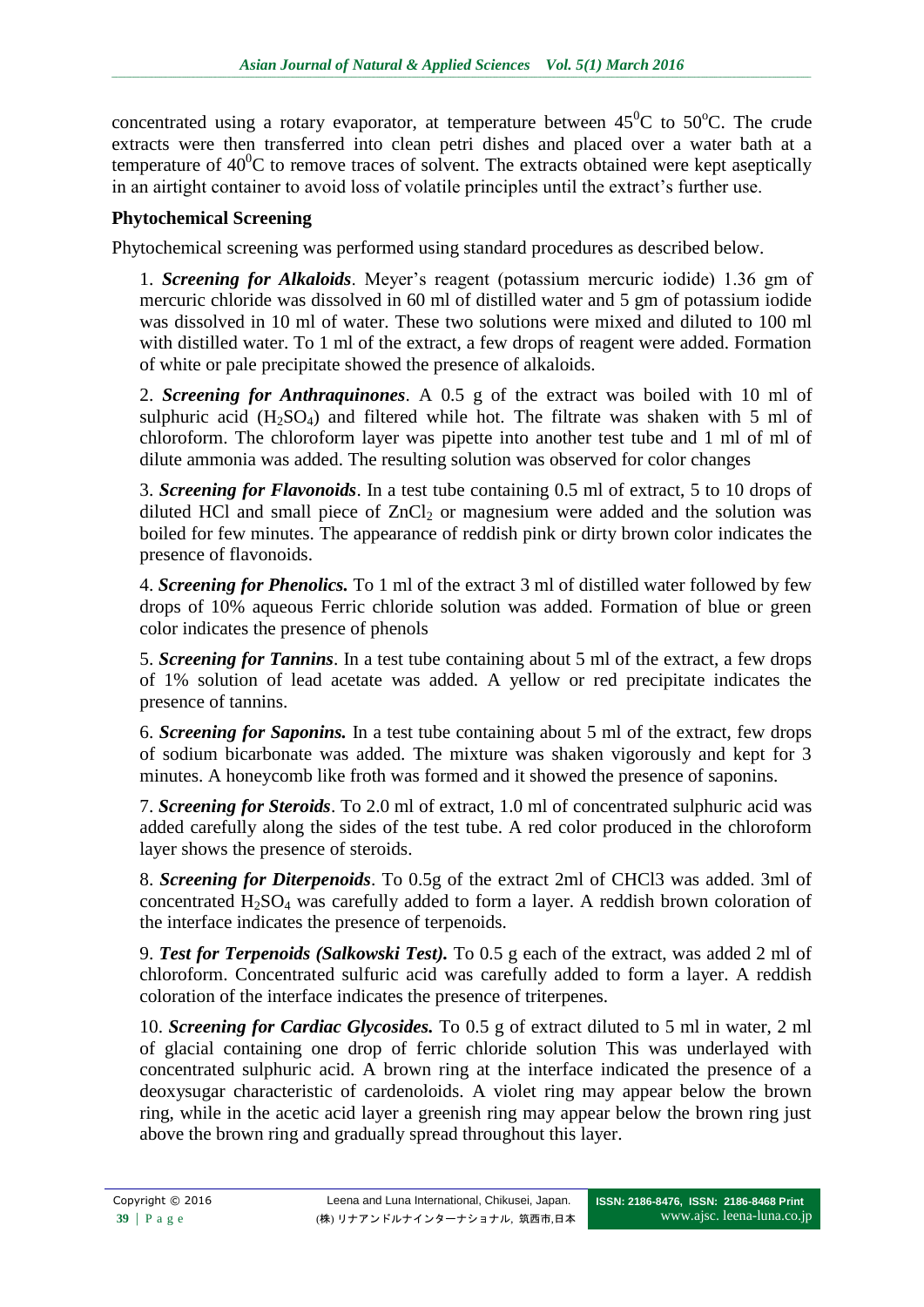11. *Screening for Anthocyanins.* Two ml of aqueous extract is added to 2 ml of 2N HCl and ammonia. The appearance of pink-red turns blue-violet indicates the presence of anthocyanins.

Accordingly, the appearance of certain color or precipitate was taken as a presumptive evidence of chemical detection at the end of each testing process, based on characteristics of the different metabolites groups. The data were then tabulated.

# **RESULTS AND DISCUSSION**

### **Profile of the Plant Samples**

The scientific and local names of the plants analyzed as well as the family to where these plants belong are summarized in table 1. This table also contains information on marketers' opinion on the plant part consumed either due to their nutritional value or claimed therapeutic effect.

| <b>Scientific Name</b>                             | Family                | <b>Local Name(s)</b>                        | <b>Edible parts</b> |  |
|----------------------------------------------------|-----------------------|---------------------------------------------|---------------------|--|
| Diplazium esculentum                               | Athyriaceae           | Pako (Tag, Ilk.)                            | Young shoots        |  |
| Amaranthus viridis Linn.                           | Amaranthaceae         | Kalunai (Ilk),<br>Kolitis (Tag)             | Young shoots        |  |
| Artocarpus camansi Blanco                          | Moraceae              | Pakak (Ilk),                                | Immature pulp of    |  |
|                                                    |                       | Kamansi (Tag)<br>Bulai-patani (Tag)         | fruit               |  |
| Phaseolus lunatus Linn                             | Leguminocea           | Palpadi (Ilk.)<br>Patani (Ilk, Tag)         | Seeds               |  |
| Amorphophallus campanulatus<br><b>Blume</b>        | Araceae               | Tiggi a magmanto (Ilk)<br>Apong-apong (Tag) | <b>Stalk</b>        |  |
| $Syzygium lineatum$ (DC.) Merr. $\&$<br>L.M. Perry | Myrtaceae             | Malibado (Ilk.)                             | Fruit               |  |
| Lycopersicon pimpinellifolium                      | Solanaceae            | Botbotines (Ilk)<br>Kamatis (Tag)           | Whole fruit         |  |
| Schizophyllum commune                              | Polyporaceae          | Kudit (Ilk)                                 | Whole plant         |  |
| Colocasia esculenta Linn                           | Araceae               | Daludal (Ilk)                               | Young roots         |  |
| Momordica chinensis Spreng.                        | Cucurbitaceae<br>Juss | Ampalayang ligaw (Tag)                      | Whole fruit         |  |
| Cicca acida (Linn.) Merr                           | Euphorbiaceae         | Karamay (Ilk),<br>Iba (Tag)                 | Fruit               |  |
| Sesbania grandiflora Linn                          | Fabaceae              | Katurai (Tag), Katudai (Ilk)                | Flowers             |  |
| Cajanus cajan (Linn.) Mill                         | Leguminocea           | Kardis (Ilk)                                | Seeds               |  |
| Phaseolus vulgaris                                 | Leguminocea           | Tudo (Ilk)                                  | Seeds               |  |
| Psophocarpus tetragonolobus                        | Leguminocea           | Wing Bean(Eng),<br>Sigarilyas (Tag)         | Whole fruit         |  |

#### **Table 1. Profile of the plant samples considered for the study**

Common ailments like bronchitis, stomach related ailments and some skin diseases were mentioned by the marketers as uses of the plants they sell. The information obtained from the vendors conformed to the study undertaken by Hossain, et al  $(2011)^{15}$  agreeing with the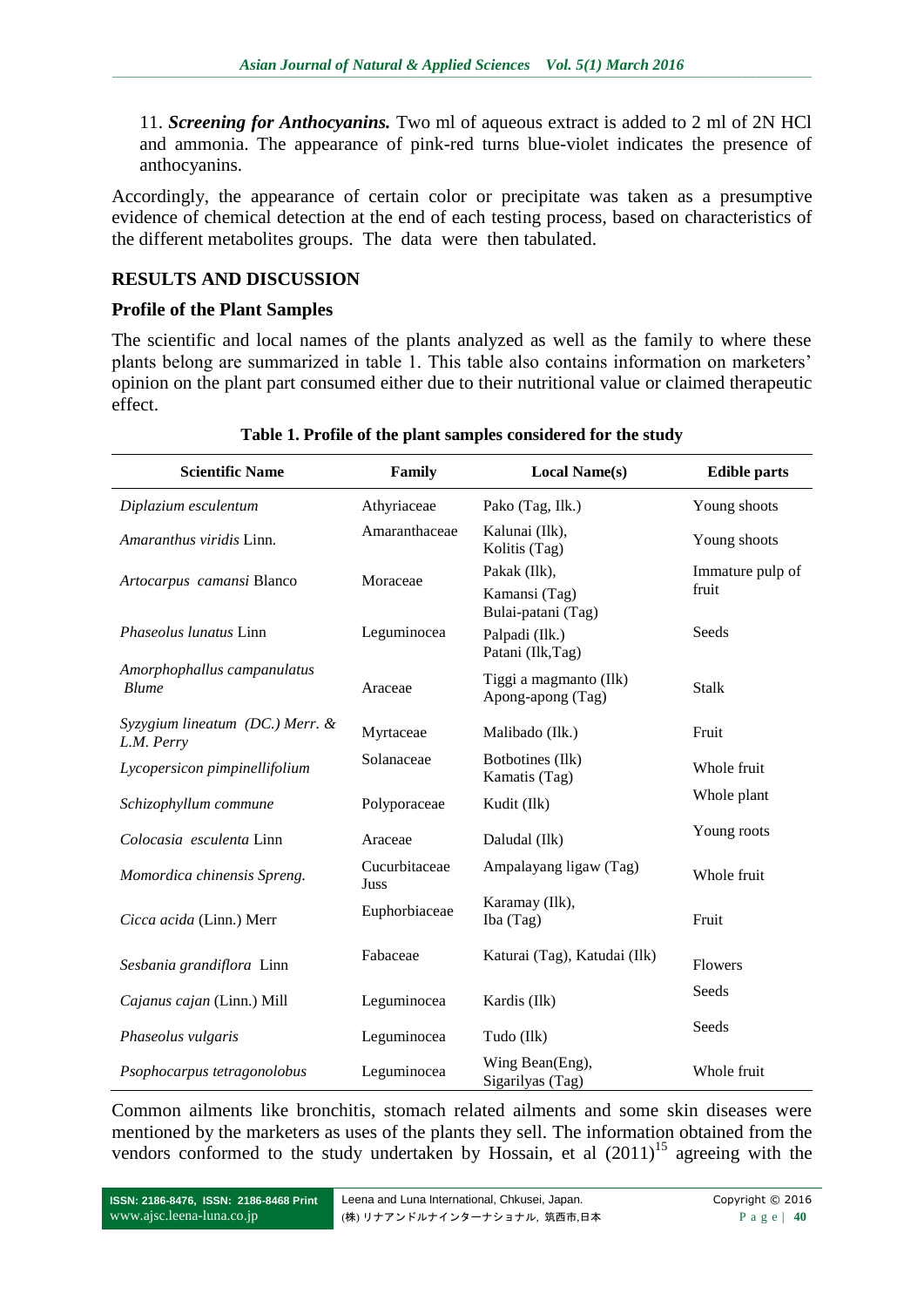traditional use of plants as anti diarrhea, wound healing, stomach ache, to name a few**.** Furthermore, information about plant usage of the indigenous plant species indicated that young leaves, flowers, and tubers are the plant parts used for consumption to provide nutrition and for the claimed healing effect (Dlamini et al  $2010$ )<sup>16</sup>.

The study validated the observations that members of the community tend to use preferably the plants that are easily available to them excluding those that are toxic. As was affirmed by Turner  $(2005)^{17}$ , the more common a plant species is in an area, the greater is the probability of its popular usage.

### **Phytochemical Screening**

Qualitative phytochemical analysis of the plant sample was done by using color forming and precipitating chemical reagents to generate preliminary data on the constituents of the plant extract. The results of preliminary qualitative phytochemical analysis are tabulated in table 2.

The chemical tests revealed some differences in the constituents of the fifteen different plants analyzed. The secondary metabolites are also called plant defensive compounds since these have been evolved to deter pathogens or herbivores such as insects and mammals. The plants growing on low nutrient soil or in harsh conditions are often more dependent on evolved chemical defenses and thus could contain secondary metabolites with a wide range of interesting activities.

| Secondary<br><b>Metabolites</b><br>Evaluated | Result    |                  |       |                        |                |           |                   |  |
|----------------------------------------------|-----------|------------------|-------|------------------------|----------------|-----------|-------------------|--|
|                                              | Pako      | Kalunay          | Pakak | <b>Bulai</b><br>patani | Tiggi          | Malibado  | <b>Botbotines</b> |  |
| Alkaloids                                    | $+$       | $\boldsymbol{+}$ |       |                        | $\ddag$        |           | $^{+}$            |  |
| Anthraquinones                               | $+$       |                  |       |                        |                | $+$       |                   |  |
| Flavonoids                                   |           |                  | $+$   |                        | $\overline{+}$ | $\ddot{}$ | $+$               |  |
| Phenolics                                    | $+$       |                  | $+$   |                        | $\ddag$        |           | $+$               |  |
| Tannins                                      |           |                  |       |                        | $\overline{+}$ | $\ddot{}$ |                   |  |
| Saponins                                     | $+$       | $\ddot{}$        |       | $\ddot{}$              | $\ddot{}$      | $+$       |                   |  |
| Sterols                                      | $\ddot{}$ |                  |       |                        | $\ddag$        |           |                   |  |
| Diterpenes                                   | $\ddot{}$ |                  | $+$   |                        |                |           |                   |  |
| Triterpenes                                  | $\ddot{}$ |                  |       |                        |                | $\ddot{}$ |                   |  |
| Glycosides                                   |           |                  |       |                        |                | $+$       |                   |  |
| Anthocyanins                                 | $\ddot{}$ |                  |       |                        |                |           | $\ddot{}$         |  |

| Table 2a. Phytochemical screening of secondary metabolites of different plant extracts |  |  |  |
|----------------------------------------------------------------------------------------|--|--|--|
|                                                                                        |  |  |  |

Note: + indicates presence of the secondary metabolites evaluated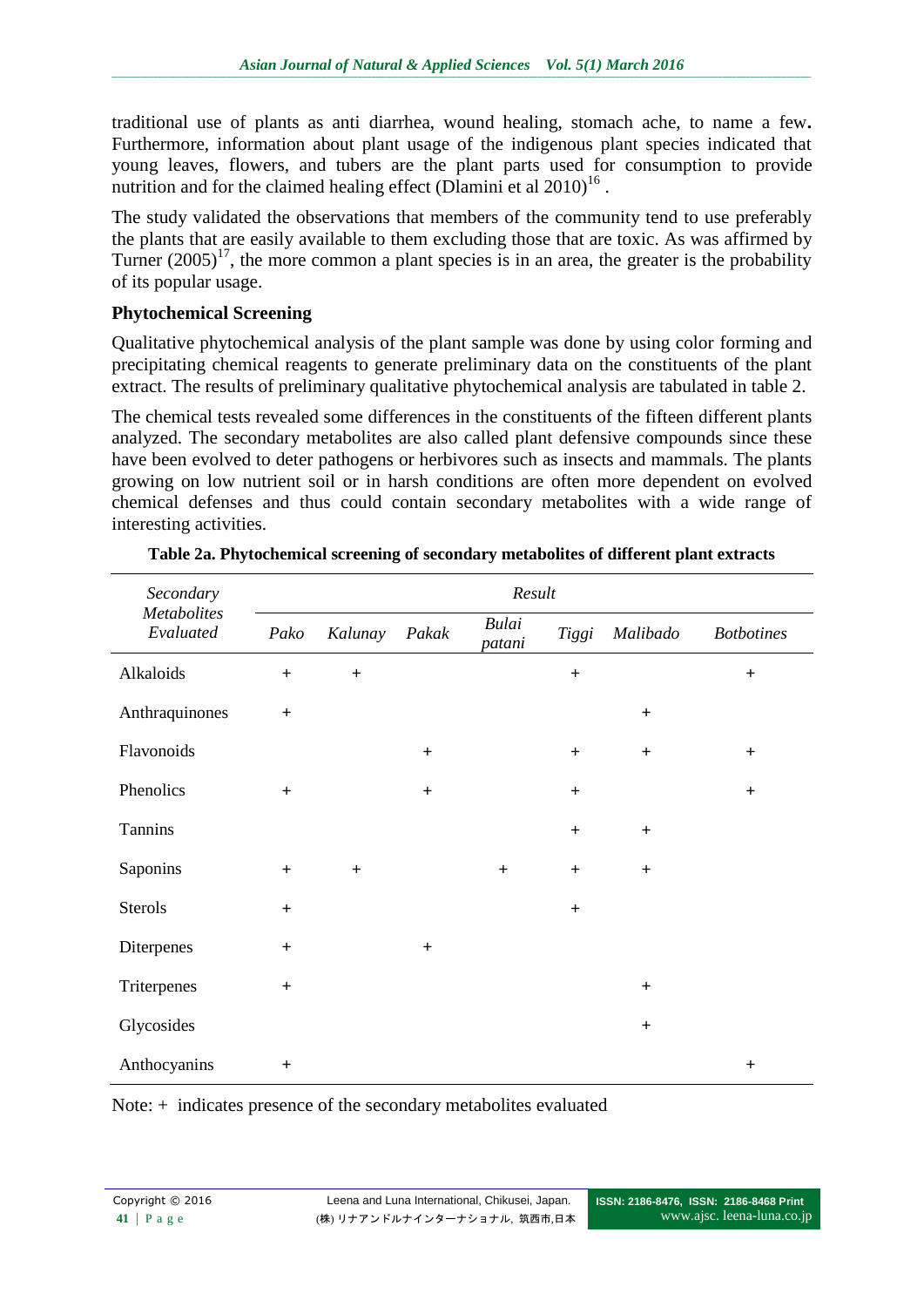| Secondary<br>metabolites<br>evaluated | Result                           |                                  |                     |         |                                  |           |      |            |
|---------------------------------------|----------------------------------|----------------------------------|---------------------|---------|----------------------------------|-----------|------|------------|
|                                       | Kudit                            | Daludal                          | Ampalayang<br>ligaw | Karamai | Katurai                          | Kardis    | Tudo | Sigadillas |
| Alkaloids                             | $+$                              | $\ddot{}$                        | $\qquad \qquad +$   |         | $\ddot{}$                        |           |      |            |
| Anthraquinones                        |                                  |                                  |                     |         |                                  |           |      |            |
| Flavonoids                            |                                  | $\ddot{}$                        |                     | $+$     | $+$                              | $\ddot{}$ |      | $\ddot{}$  |
| Phenolics                             | $\begin{array}{c} + \end{array}$ | $\begin{array}{c} + \end{array}$ | $+$                 |         |                                  |           |      | $\ddot{}$  |
| Tannins                               |                                  | $\ddot{}$                        | $+$                 | $+$     | $\begin{array}{c} + \end{array}$ | $+$       | $+$  | $\ddot{}$  |
| Saponins                              |                                  | $\ddot{}$                        |                     | $+$     | $+$                              | $+$       | $+$  |            |
| Sterols                               |                                  |                                  | $\ddot{}$           |         |                                  |           |      |            |
| Diterpenes                            |                                  |                                  |                     |         |                                  |           |      |            |
| Triterpenes                           |                                  | $+$                              |                     |         |                                  | $+$       | $+$  |            |
| Glycosides                            |                                  |                                  | $\ddot{}$           |         | $\ddot{}$                        |           |      |            |
| Anthocyanins                          |                                  |                                  |                     |         |                                  |           |      |            |

#### **Table 2b. Phytochemical screening of secondary metabolites of different plant extracts**

Note: + indicates presence of the secondary metabolites evaluated

Wide range of polar chemical classes was found in the fifteen plant extracts. Such extracts revealed dominantly the occurrence of saponins (10 plants); tannins and flavonoids (9 plants); phenolics and alkaloids (8 plants). Triterpenes were also detected in five (5) plants while three (3) plants were found to contain glycosides and the same number of plants (3) were positive to sterols. Anthraquinones, diterpenes and anthocyanins were found to be present in two plants for each metabolite respectively.

Phytochemical compounds were found to be interesting because they may inhibit bacterial growth by mechanisms different from presently used treatment regimens, and could therefore be of clinical value in the treatment of resistant bacteria. Tannins, flavonoids, alkaloids, essential oils and many phenolic compounds serve as plant defense mechanisms against predation by insects, herbivores and infection by microorganisms (Cowan, 1999)<sup>18</sup>. It is therefore not surprising that these compounds have been found to exhibit profound antimicrobial activities *in-vitro* against a wide array of organisms as claimed by the traditional practice in the community.

These phytochemicals have the potential to be incorporated into foods or food supplements as nutraceuticals. In addition to its contribution to the nutraceutical industry, it could potentially be used to identify concepts and products for different markets, such as edible plants, as sources of new and natural colorants and flavourants, nutritional/herbal supplements, as well as sweeteners and for the control of hunger (van Rensburg *et al.*,  $2007$ )<sup>19</sup>. It has been generally stated that the health promoting effects of nutraceuticals and other functional foods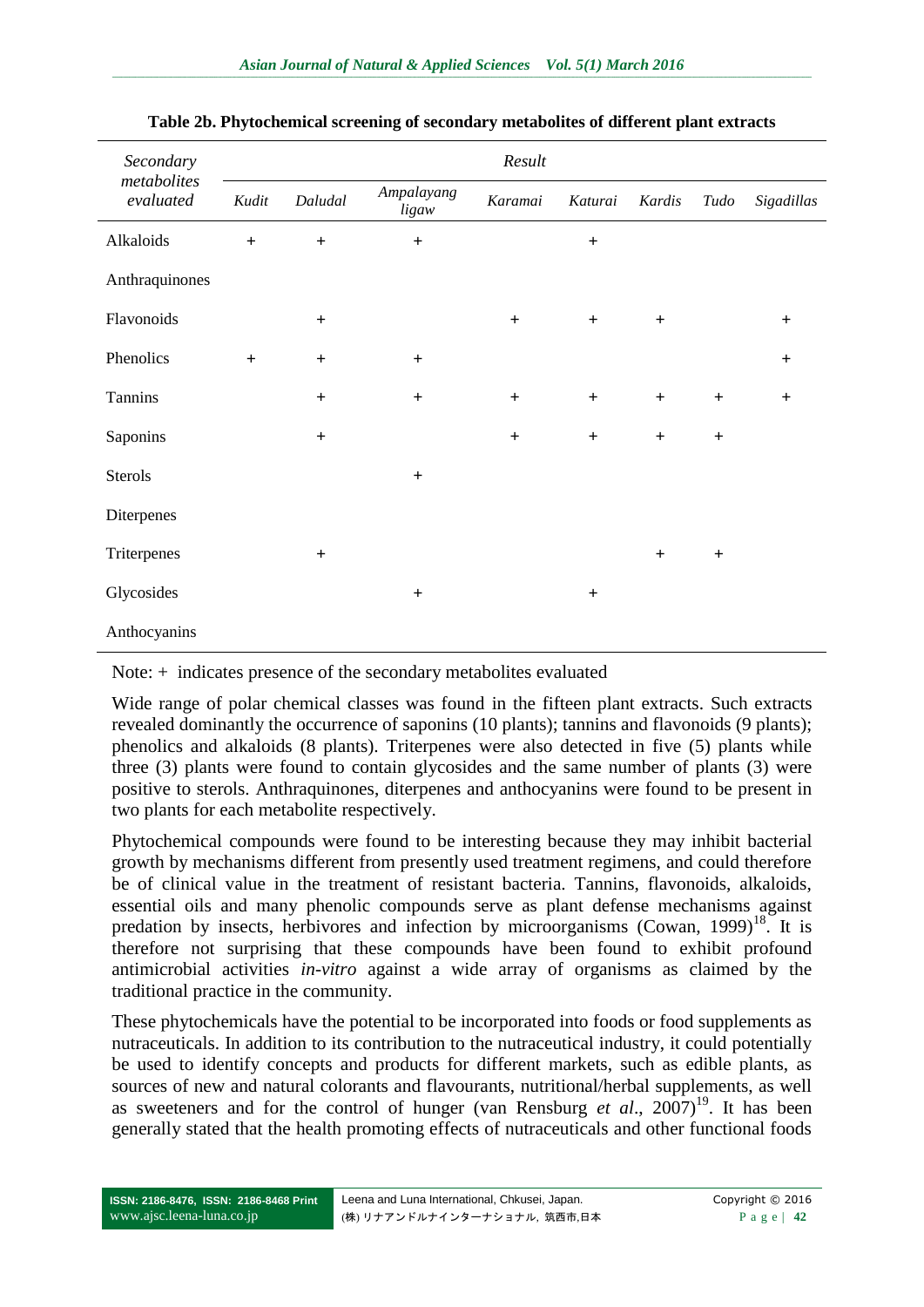are likely due to biochemical and cellular interactions, which together promote the overall health of an individual (Dillard and German,  $2000)^{20}$ .

# **CONCLUSION AND RECOMMENDATION**

In this study, although there are variations in the chemical constituents found to be present, the result gave comparative information about the main classes of secondary metabolites found in the indigenous edible plants evaluated. Therefore, the current findings revealed the richness of the indigenous edible plants in different groups of active compounds that need to be studied for different applications may help achieve nutritional security.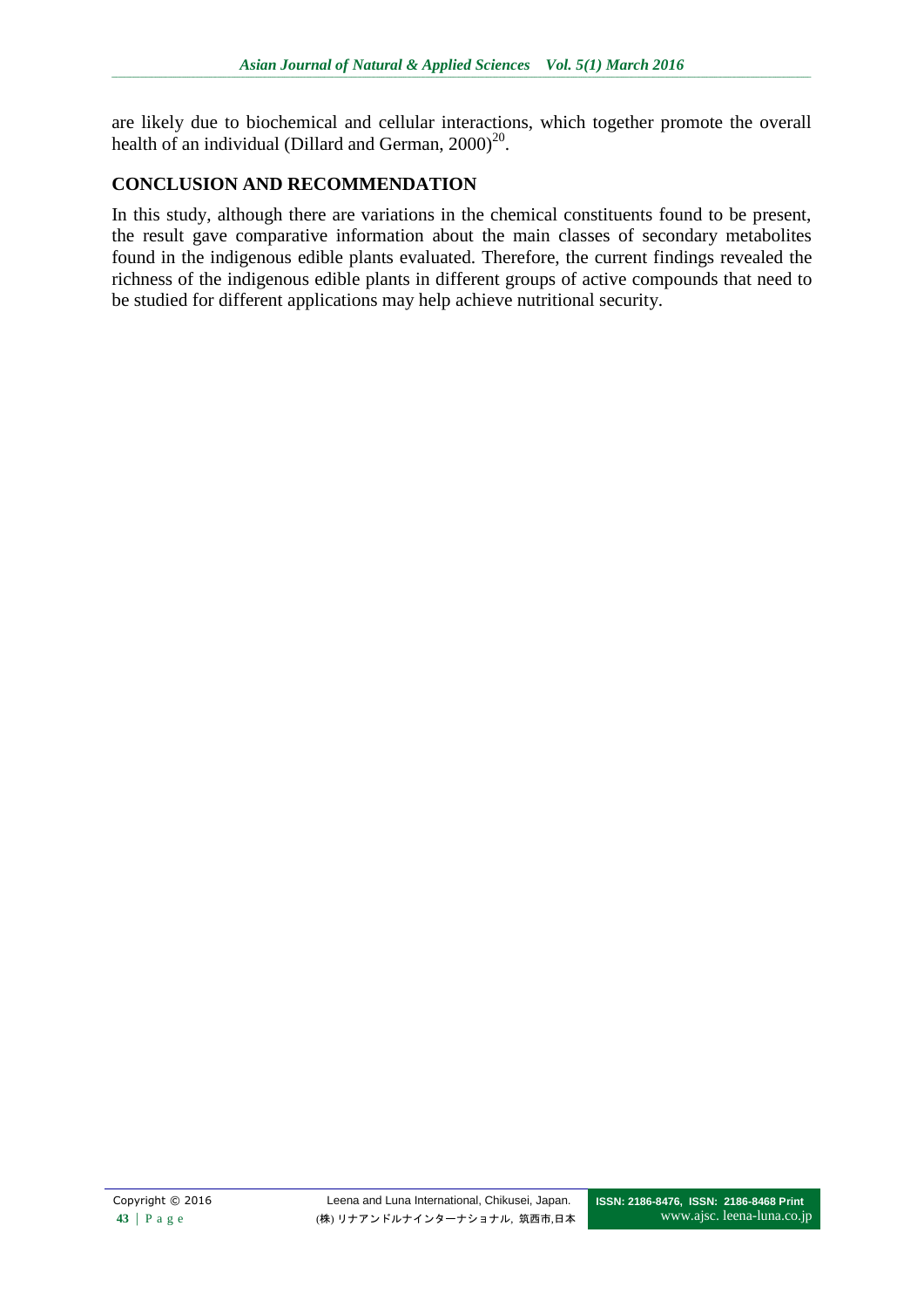#### **REFERENCES**

- [1] Tirado, M.C., Crahay, P., Mahy, L., Zaney, C., Neira, M., Msangi, S., Brown, R., Scaramella, C., & Muller, A. (2013). Climate change and nutrition: creating a climate for nutrition security. *Food Nutr. Bul., 34*, 533-47
- [2] Mutuc, M., Pan S., & Rejesus, R. (2006). Household Vegetable Demand in the Philippines: Is There an Urban-Rural Divide? Southern Agricultural Economics Association Annual Meetings Orlando, *Fl*orida, February 5-8, 2006).
- [3] World Health Organization/Food and Agricultural Organization. (2004). Vitamin and mineral requirements in human nutrition. 2nd edition. WHO/FAO, Geneva
- [4] Hall, J.N, Moore, S., & Lynch, J.W. (2009). Global variability in fruit and vegetable consumption. American Journal of Preventive Medicine, 36:402-409.
- [5] Oselebe, H., Norami, C.V., & Okporie, E.O. (2013). Ethnobotanical survey of underutilized crops and species of some local communities in Nigeria: The potentials for improved nutrition and poverty reduction. *IOSR Journal of Pharmacy, 3*, 21-28.
- [6] Merrill, E. D. (2013). *A Flora of Manila*. London: Forgotten Books. (Original work published 1912)
- [7] Quisumbing, E. Medicinal Plants of the Philippines. Katha Publishing Company. JMC PRESS, Quezon City, Philippines, (1978)
- [8] Rummel, D.J. (2009). Philippine Medicinal Plants. *Primary Health Care Vol. 1*. C & E Publishing INC.
- [9] Pelser, P.B., Barcelona, J.F., & Nickrent, D.L. (2011). Co's Digital Flora of the Philippines. *[www.philippineplants.org](http://www.philippineplants.org/)*
- [10] 'The International Plant Names Index (2012). Published on the Internet http://www.ipni.org [accessed 1 July 2014]
- [11] Fabricant, D.S., & Farnsworth, N.R. (2001). The value of plants used in traditional medicine for drug discovery. *Environmental Health Perspective, 109,* 69-75.
- [12] Njume, C., Afolayan, A.J., Clark, A.M., & Ndip, R.N. (2010). Crude ethanolic extracts of Garcinia kola seeds Heckel (Guttiferae) prolong the lag phase of Helicobacter pylori: inhibitory and bactericidal potential. *[J Med Food.](http://www.ncbi.nlm.nih.gov/pubmed/21476930) 14*, 822-827.
- [13] Masoko P., Gololo, S., Mokgotho, M. P., Eloff, J. N, Howard, R. L., & Mampuru, L. J. (2010). Evaluation of the antioxidant, antibacterial, and antiproliferative activities of the acetone extract of the roots of Senna italica (Fabaceae). African Journal of Traditional, *Complementary and Alternative Medicines, 7*, 138–148.
- [14] Guevarra, B. (2005). *A guidebook to plant screening: Phytochemical and biological*. University of Santo Tomas Publishing House, Espana , Manila 71-93.
- [15] Hossain, M.S., Allam, M.B., Asadujjaman, M., Islam, M.M., Mazunder, M.E., & Haque, M.E. (2011). Antidiarrheal, antioxidant and antimicrobial activities of the *Musa sapientum* Seed. *Avicenna Journal of Medical Biotechnology, 3*, 95-105.
- [16] Dlamini, C., & Geldenhuys, J. (2011). Quantities and values of selected forest medicines harvested by eight villages adjacent to natural woodlands in the four ecological zones of rural Swaziland. *African Journal of Plant Science, 5,* 730-741, 27